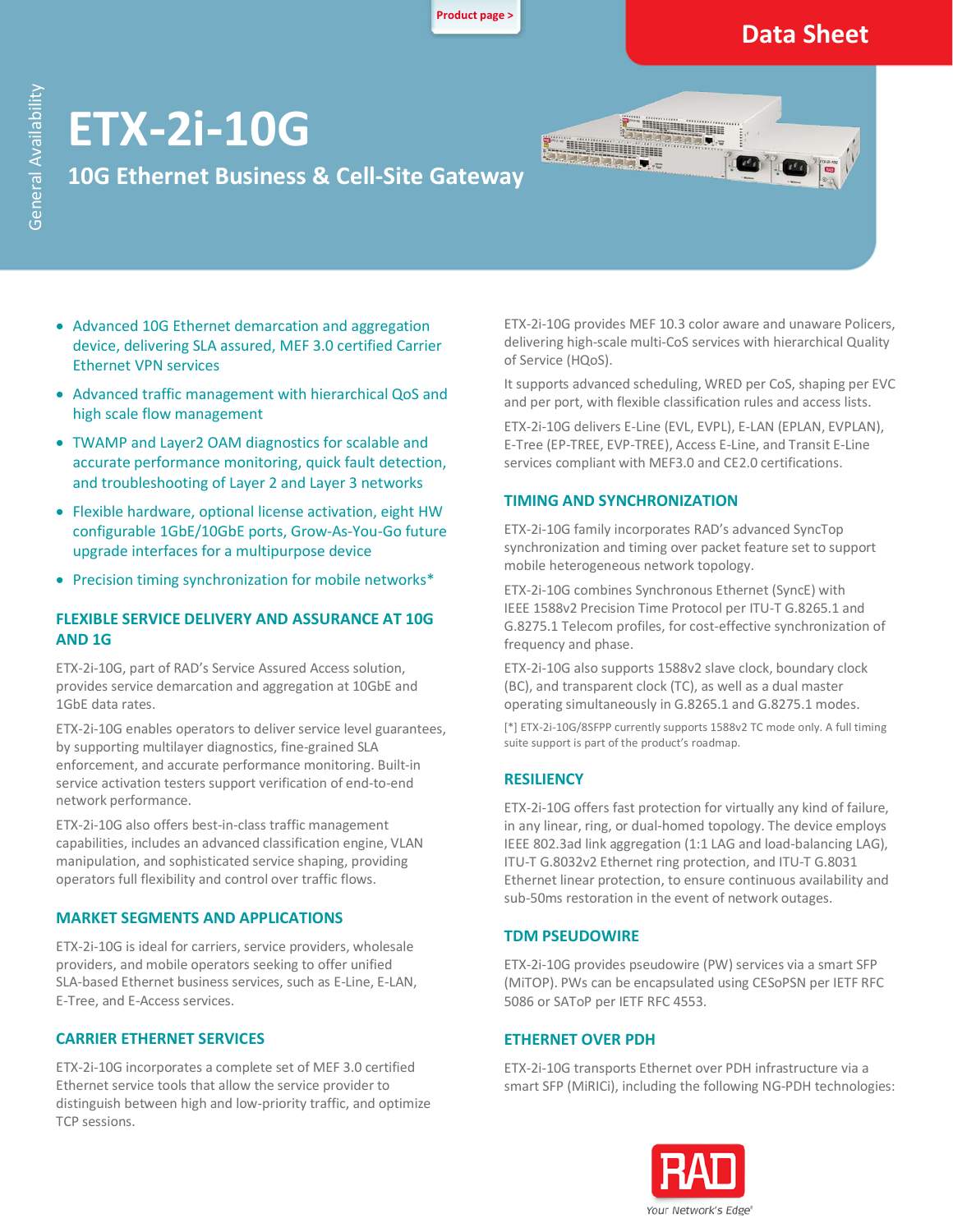### **Data Sheet**

# **ETX**‑**2i**‑**10G**

**10G Ethernet Business & Cell-Site Gateway**

- Generic Framing Procedure (GFP G.7041)
- GFP over PDH (G.8040)
- PDH Virtual Concatenation (VCAT G.7043)
- Link Capacity Adjustment Scheme (VCAT G.7042).

NG-PDH solutions improve overall network availability by reducing latency and optimizing line utilization and throughput.

Integrated management of MiRICi smart SFPs provides TDM (E1/T1/E3/T3/OC-3/STM-1) connectivity over PDH or SDH legacy networks.

### **SDN READY MANAGEMENT**

ETX-2i-10G supports a variety of access protocols, including CLI over Telnet, SNMPv3, and TFTP.

Security features include SNMPv3, RADIUS, TACACS+, SSH, and SFTP.

Access Control Lists (ACL) can also be used to flexibly filter and mark management traffic, enabling service providers to maintain network security by dropping unwanted packets.

### **NETCONF/YANG**

ETX-2i-10G is delivered ready for SDN transformation with comprehensive support for the NETCONF/YANG protocol, enabling operators to utilize modern network service orchestrators.

### **Zero Touch**

ETX-2i-10G implements RAD's unique ZTP process, allowing

devices to onboard automatically and securely without human intervention, and enabling operators to provision services easily and reliably.

### **MONITORING AND DIAGNOSTICS**

Featuring multi-layer OAM and PM tools, ETX-2i-10G performs hardware-based monitoring and diagnostics at high scale and precision. End-to-end connectivity OAM (IEEE 802.1ag), as well as single-segment OAM (IEEE 802.3-2005), ensure flow-level fault management and performance monitoring over Layer 2 networks, and also quickly detect connectivity failures for robust protection. Layer 2 and Layer 3 loopbacks offer flexible diagnostic tools.

RFC-5357 TWAMP light delivers the same functionality over Layer 3 networks, as well as one-way TWAMP and two-way ICMP Echo, with counters for loss, delay, fragmented packets, reorders, and duplication, and configurable test packet size. Multiple VRFs support the robust TWAMP setup.

### **Service Activation Tests**

ETX-2i-10G offers service activation tools with multiple RFC-2544, Y.1564, and L3 SAT testers.

### **Digital Diagnostics Monitoring**

ETX-2i-10G supports digital diagnostics monitoring (DDM) SFP functions according to SFF-8472, excluding external DDM calibration.

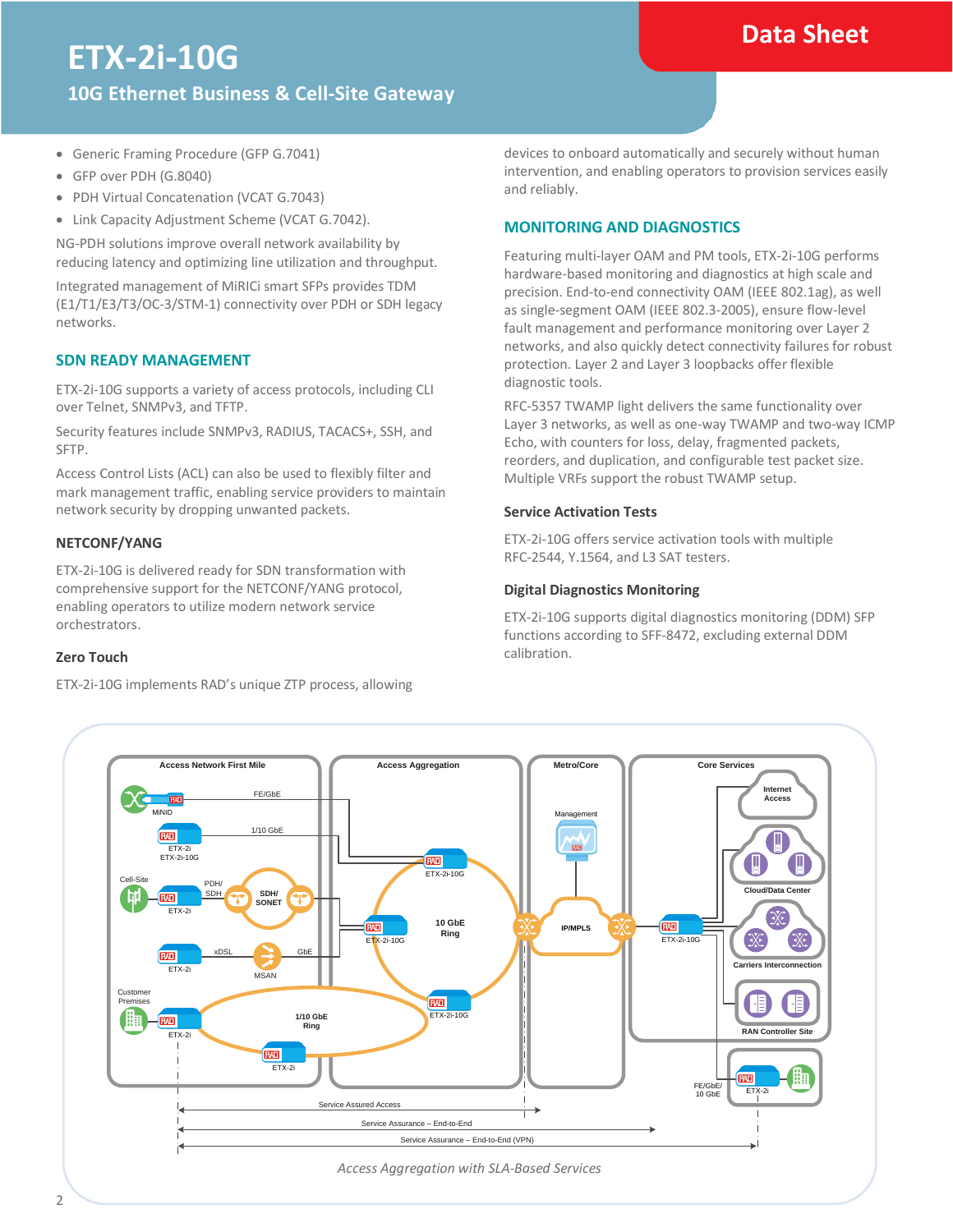# **ETX**‑**2i**‑**10G**

**10G Ethernet Business & Cell-Site Gateway**

### **Specifications**

### **BRIDGE**

### **Compliance**

802.1D, 802.1Q, 802.1ad

**Mode**

VLAN-aware, VLAN-unaware

**VLAN Editing** Inner/outer VLAN editing per VLAN and p-bit values

**Max. Frame Size**

9600 bytes

### **LAYER 2 CONTROL PROCESSING**

ETX-2i-10G can be configured to forward or discard Layer 2 control frames (including other vendors' L2CP frames).

### **HIERARCHICAL QUALITY OF SERVICE (HQOS)**

### **Policing**

Color aware/unaware dual token bucket with user-configurable CIR, CBS, and EIR, EBS Hierarchical envelope policer per MEF 10.3

### **Scheduling**

8 × CoS per EVC scheduling elements Strict Priority (SP) and Weighted Fair Queue (WFQ)

### **Shaping**

Per port Per EVC Per EVC.CoS

### **FLOWS CLASSIFICATION**

Per port, outer VLAN or outer + inner VLAN, PCP, TOS/DSCP, EtherType, IP/MAC source/destination address, or 5-tuple ACL

### **RESILIENCY**

### **Dual Homing**

Dual homed link redundancy

### **Link Aggregation**

IEEE 802.1ax (802.3ad) 1:1 LAG with LACP for pairs of network or user Ethernet ports Load Balancing LAG with up to four ports per LAG group

### **Ethernet Ring**

G.8032v2 rings with sub 50 ms protection for Ethernet traffic

### **Ethernet Path Protection**

G.8031 for linear 1:1 protection

### **DIAGNOSTICS**

### **Loopback Tests**

Non-disruptive loopback per flow, with MAC/IP address swap Loopbacks at Ethernet port level

MEF 46 Latching Loopback support – remote activation of loopbacks via the data plane

### **Service Activation Tests**

RFC-2544: 8 built-in wirespeed testers ITU-T Y.1564: 8 built-in wirespeed testers

### **ICMP Echo**

Over L2 and L3 services Tests IP connectivity (PING)

### **1GBE/10GBE INTERFACES**

### **Number of Ports**

Eight

**Type**

SFP+/SFP

### **Fiber Optic (SFP+ based)**

1000BaseLx/Sx 10GBase-SR/LR/ER/ZR

### **Connectors**

SFP slot

*Note: It is strongly recommended to order this device with original RAD SFPs. RAD cannot guarantee full compliance to product specifications for units using non-RAD SFPs. For full details on SFP/XFP transceivers, see the SFP/XFP Transceivers data sheet at [www.rad.com](http://www.rad.com/). For the list of SFP/XFP transceivers supported by the device, see the [SFP/XFP](http://raddist.rad.com/Media/26239_ETX-5300A_SFPs_1_2.pdf)  [Compatibility](http://raddist.rad.com/Media/26239_ETX-5300A_SFPs_1_2.pdf) document.* 

### **Data Sheet**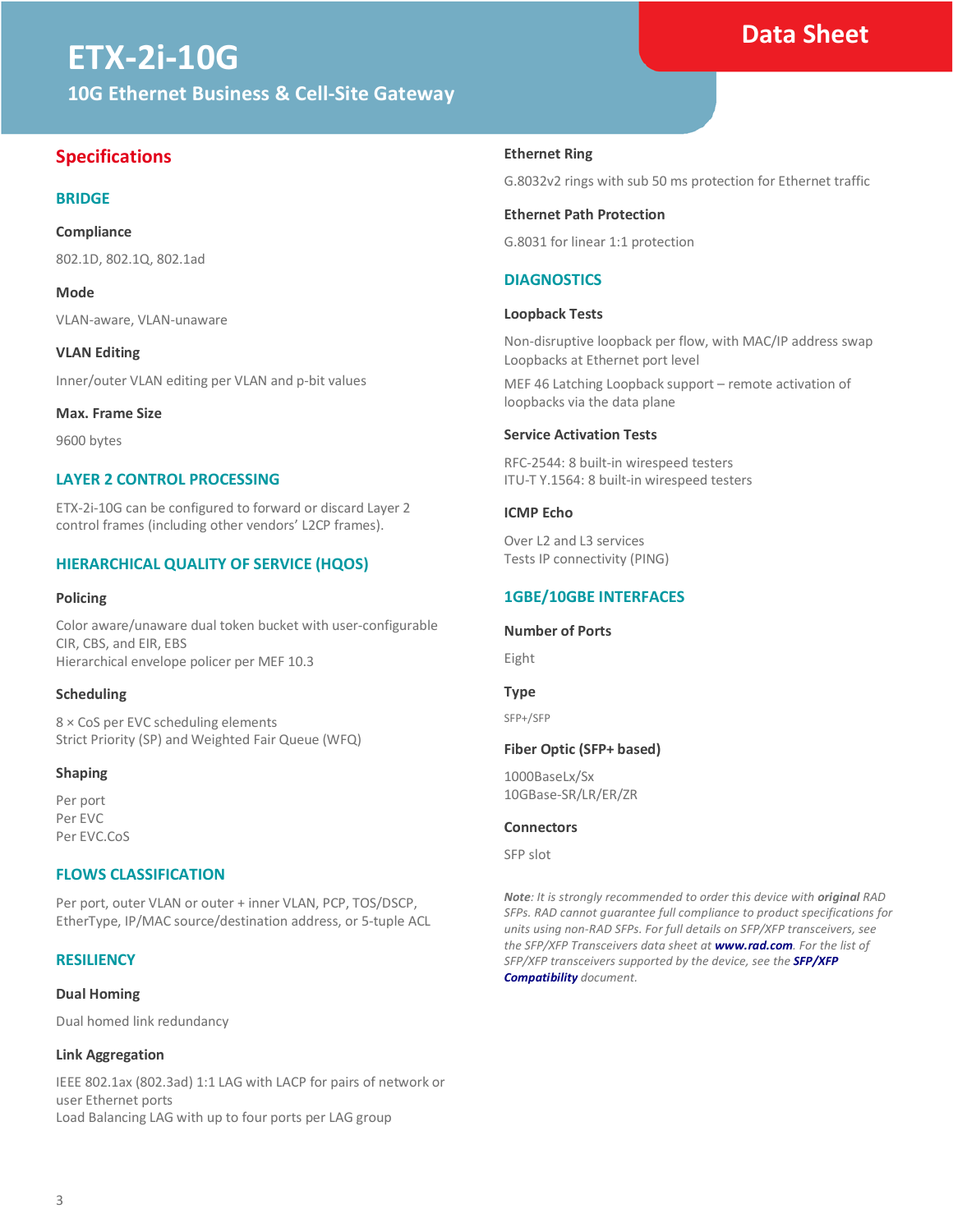# **ETX**‑**2i**‑**10G**

**10G Ethernet Business & Cell-Site Gateway**

### **TIMING AND SYNCHRONIZATION**

### **Synchronous Ethernet**

ITU-T G.8261-G.8264

### **1588v2**

Slave clock Boundary clock Dual master operating simultaneously in G.8265.1 and G.8275.1 modes Transparent clock (TC) Phase and frequency synchronization

### **PTP Ports (optional)**

ToD/1PPS (RJ-45) External clock (CONN.COAX SMA) 1PPS (CONN.COAX SMA)

### **Station Clock**

Type: Balanced E1, unbalanced E1 (via adapter cable) Connector: RJ-45 ToD/1PPS (RJ-45) External clock (CONN.COAX SMA) 1PPS (CONN.COAX SMA)

### **MANAGEMENT**

### **Ethernet Management Port**

Type: 10/100/1000BaseT Connector: RJ-45

### **Control Port**

Interface: V.24/RS-232 DCE Connector: micro USB Format: Asynchronous Data rate: 9.6, 19.2, or 115.2 kbps

### **Management Options**

Password-protected access, authorization levels Secure CLI via SSH Telnet, SNMPv3, SFTP RADIUS or TACACS+ authentication Plug and play zero touch provisioning NETCONF/YANG management interface

### **GENERAL**

### **Compliance**

MEF3.0, CE 2.0, MEF 6 (E-Line – EPL and EVPL, E-LAN – EPLAN and EVPLAN), MEF 10, MEF 9, MEF 14, MEF 20, MEF 36, MEF 46, IEEE 802.3, 802.3u, 802.1D, 802.1Q, 802.1p, 802.3ad, 802.3-2005, 802.1ax, 802.1ag, ITU-T Y.1731, G.8031, G.8032v2, G.8262, G.8265, RFC-2544, ITU-T Y.1564

### **PHYSICAL**

### **Power Supply**

*8.5" enclosure* Single, fixed PS AC: 100-240 VAC (±10%), 50/60 Hz or

DC: 48 VDC (40-60 VDC)

*19" enclosure* Hot swappable, redundant PS AC: 100-240 VAC (±10%), 50/60 Hz DC: 48 VDC (40-60 VDC)

### **Power Consumption**

### *8.5" and 19" enclosures*

Max: 75W Average: 70W

### **Dimensions**

### *8.5" enclosure*

Height: 43.7 mm (1.7 in) Width: 215.5 mm (8.5 in) Depth: 301 mm (11.8 in)

### *19" enclosure*

Height: 43.7 mm (1.7 in) Width: 440 mm (17.4 in) Depth: 240 mm (9.5 in)

### **Environment**

Storage Temperature: -40 to 85°C (-40 to 185°F)

Operating Temperature:

Regular: 0 to 50°C (32 to 122°F) Temperature hardened: -40 to 65°C (-40 to 149°F)\* Humidity: 5% to 90%, non-condensing

### **Data Sheet**